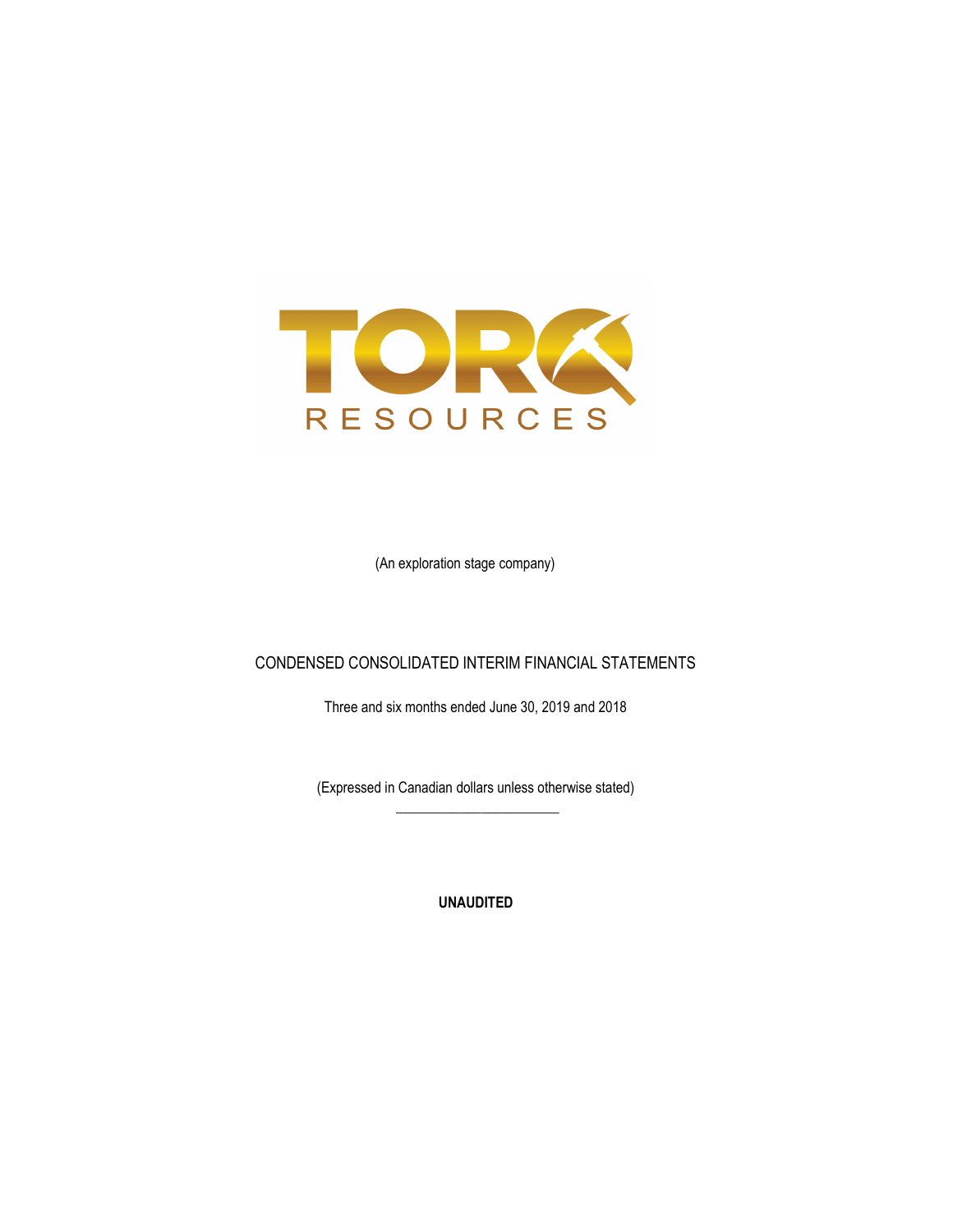(the "Company")

### CONDENSED CONSOLIDATED INTERIM FINANCIAL STATEMENTS

Three and six months ended June 30, 2019 and 2018

NOTICE OF NO AUDITOR REVIEW

The accompanying unaudited condensed consolidated interim financial statements of the Company have been prepared by and are the responsibility of Company's management.

The Company's independent auditor has not performed a review of these condensed consolidated interim financial statements in accordance with the standards established by the Chartered Professional Accountants of Canada for a review of interim financial statements by an entity's auditor.

August 27, 2019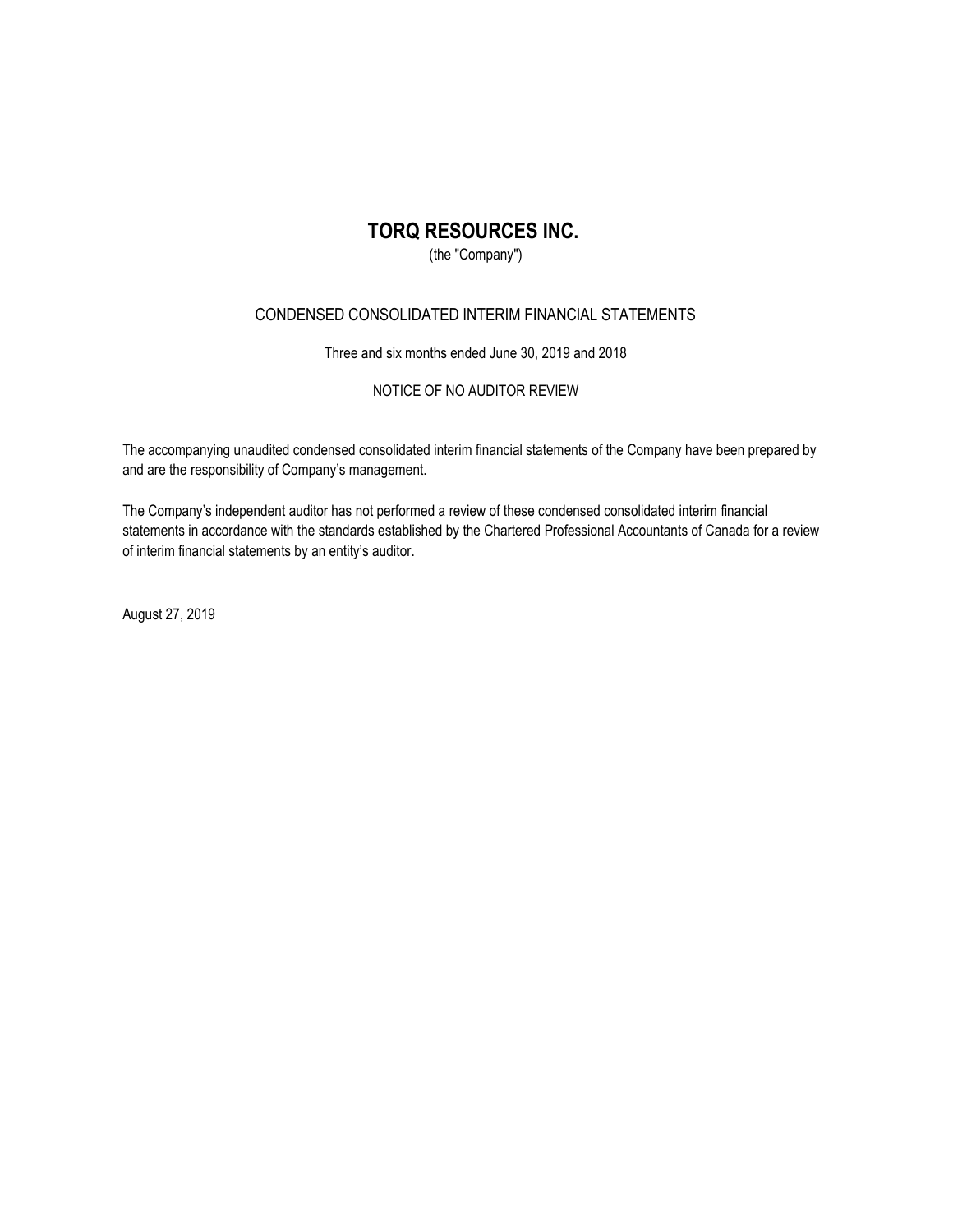Condensed Consolidated Interim Statements of Financial Position

Unaudited - (Expressed in Canadian dollars)

|                                          | As at June 30,         | As at December 31, |
|------------------------------------------|------------------------|--------------------|
|                                          | 2019                   | 2018               |
| <b>Assets</b>                            |                        |                    |
| <b>Current assets:</b>                   |                        |                    |
| Cash and cash equivalents                | \$<br>11,442,241<br>\$ | 12,437,975         |
| Amounts receivable                       | 31,698                 | 18,125             |
| Prepaid expenses and deposits            | 189,518                | 213,776            |
| <b>Total assets</b>                      | \$<br>11,663,457<br>\$ | 12,669,876         |
| <b>Liabilities and Equity</b>            |                        |                    |
| <b>Liabilities</b>                       |                        |                    |
| <b>Current liabilities:</b>              |                        |                    |
| Accounts payable and accrued liabilities | \$<br>176,408<br>- \$  | 229,335            |
| Gecon financial liability (note 4)       |                        | 68,210             |
| <b>Total liabilities</b>                 | 176,408                | 297,545            |
| <b>Equity</b>                            |                        |                    |
| Share capital                            | 48,977,100             | 48,977,100         |
| Share option and warrant reserve         | 8,405,524              | 8,302,518          |
| Accumulated other comprehensive loss     | (4, 119)               | (3,789)            |
| Deficit                                  | (45,891,456)           | (44,903,498)       |
| <b>Total equity</b>                      | 11,487,049             | 12,372,331         |
| <b>Total liabilities and equity</b>      | \$<br>11,663,457<br>\$ | 12,669,876         |

Subsequent event (note 4)

Approved on behalf of the Board of Directors:

"Michael Kosowan" "Jeffrey Mason" Director Director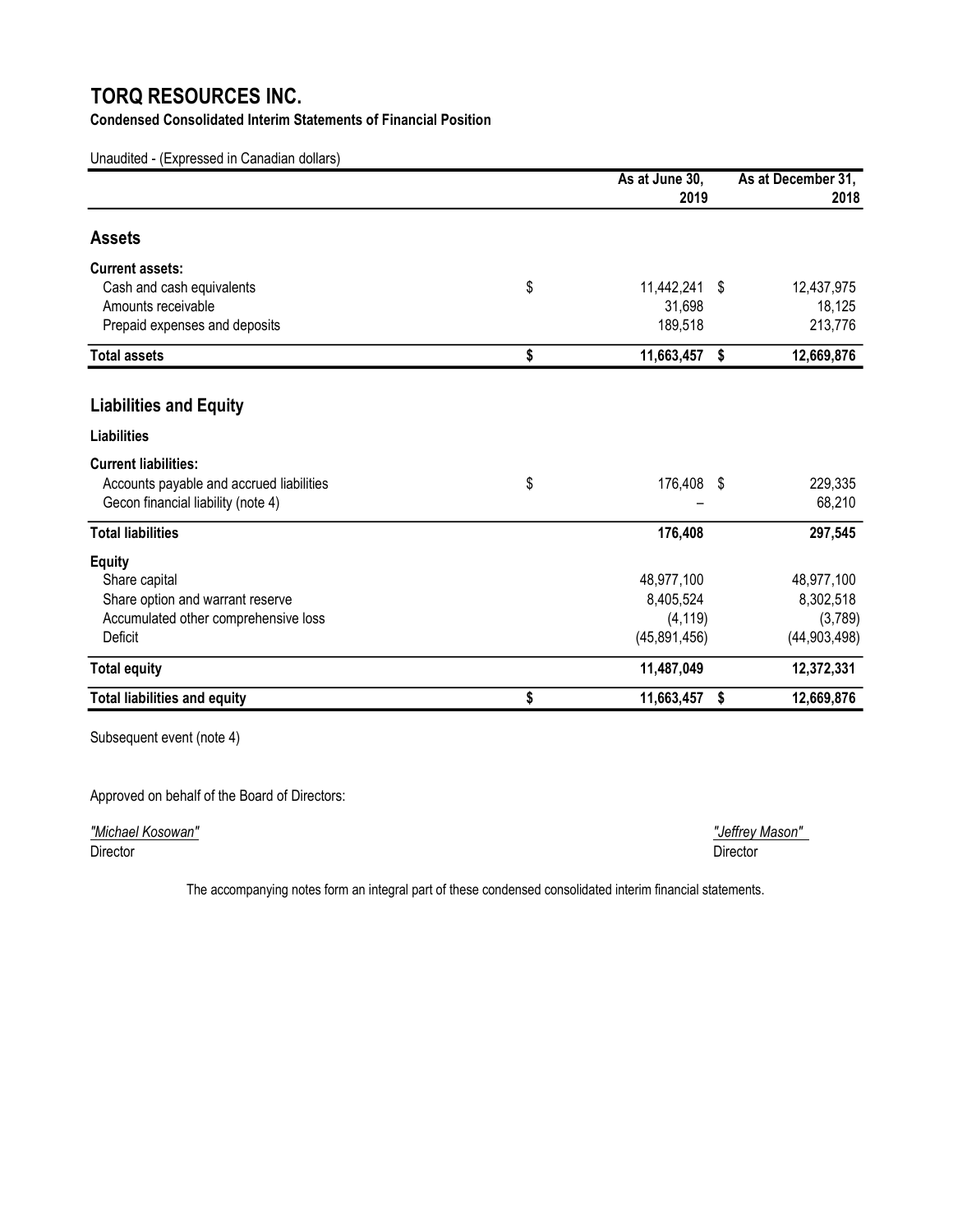Condensed Consolidated Interim Statements of Loss and Comprehensive Loss

Unaudited - (Expressed in Canadian dollars, except share amounts)

|                                                                                                               | Three months ended June 30. |    | Six months ended June 30. |  |              |  |            |
|---------------------------------------------------------------------------------------------------------------|-----------------------------|----|---------------------------|--|--------------|--|------------|
|                                                                                                               | 2019                        |    | 2018                      |  | 2019         |  | 2018       |
| <b>Operating expenses</b>                                                                                     |                             |    |                           |  |              |  |            |
| Exploration and evaluation costs (recovery) (note 5)                                                          | \$                          | \$ | 455,369 \$                |  | $(4,914)$ \$ |  | 583,373    |
| Fees, salaries and other employee benefits                                                                    | 244,304                     |    | 356,416                   |  | 482,392      |  | 798,466    |
| Investor relations and marketing                                                                              | 26.019                      |    | 101,853                   |  | 81,898       |  | 157,182    |
| Legal and professional fees                                                                                   | 26,247                      |    | 62,283                    |  | 36,139       |  | 75,347     |
| Office and administration                                                                                     | 73,101                      |    | 66,290                    |  | 129,725      |  | 97,289     |
| Regulatory, transfer agent and shareholder information                                                        | 24.013                      |    | 24,407                    |  | 38,018       |  | 60.040     |
|                                                                                                               | 393,684                     |    | 1,066,618                 |  | 763,258      |  | 1,771,697  |
| Other expenses (income)                                                                                       |                             |    |                           |  |              |  |            |
| Project investigation costs (note 6)                                                                          | 203,930                     |    | 170,008                   |  | 333,596      |  | 407,188    |
| Interest income                                                                                               | (63, 201)                   |    | (68,009)                  |  | (128, 025)   |  | (127, 995) |
| Change in fair value of Gecon financial liability                                                             | 190                         |    | 2,583                     |  | (1,205)      |  | 7,504      |
| Gain on settlement of Gecon financial liability (note 4)                                                      | (67,005)                    |    |                           |  | (67,005)     |  |            |
| Foreign exchange loss (gain)                                                                                  | 42,701                      |    | (47, 939)                 |  | 87,339       |  | (72, 219)  |
|                                                                                                               | 116,615                     |    | 56.643                    |  | 224,700      |  | 214,478    |
| Loss for the period                                                                                           | 510,299                     |    | 1,123,261                 |  | 987,958      |  | 1,986,175  |
| Other comprehensive loss (gain), net of tax<br>Items that may be reclassified subsequently to profit or loss: |                             |    |                           |  |              |  |            |
| Unrealized currency loss (gain) on translation of foreign operations                                          | 12                          |    | (2,755)                   |  | 330          |  | (3, 491)   |
| Other comprehensive loss (gain) for the period                                                                | 12                          |    | (2,755)                   |  | 330          |  | (3, 491)   |
| Total comprehensive loss for the period                                                                       | \$<br>510,311 \$            |    | 1,120,506 \$              |  | 988,288 \$   |  | 1,982,684  |
|                                                                                                               |                             |    |                           |  |              |  |            |
| Basic and diluted loss per share (note 13)                                                                    | \$<br>0.01                  | \$ | $0.01$ \$                 |  | $0.01$ \$    |  | 0.03       |
| Weighted average number of common shares outstanding<br>(basic and diluted) (note 13)                         | 77,324,164                  |    | 77,324,164                |  | 77,324,164   |  | 77,324,164 |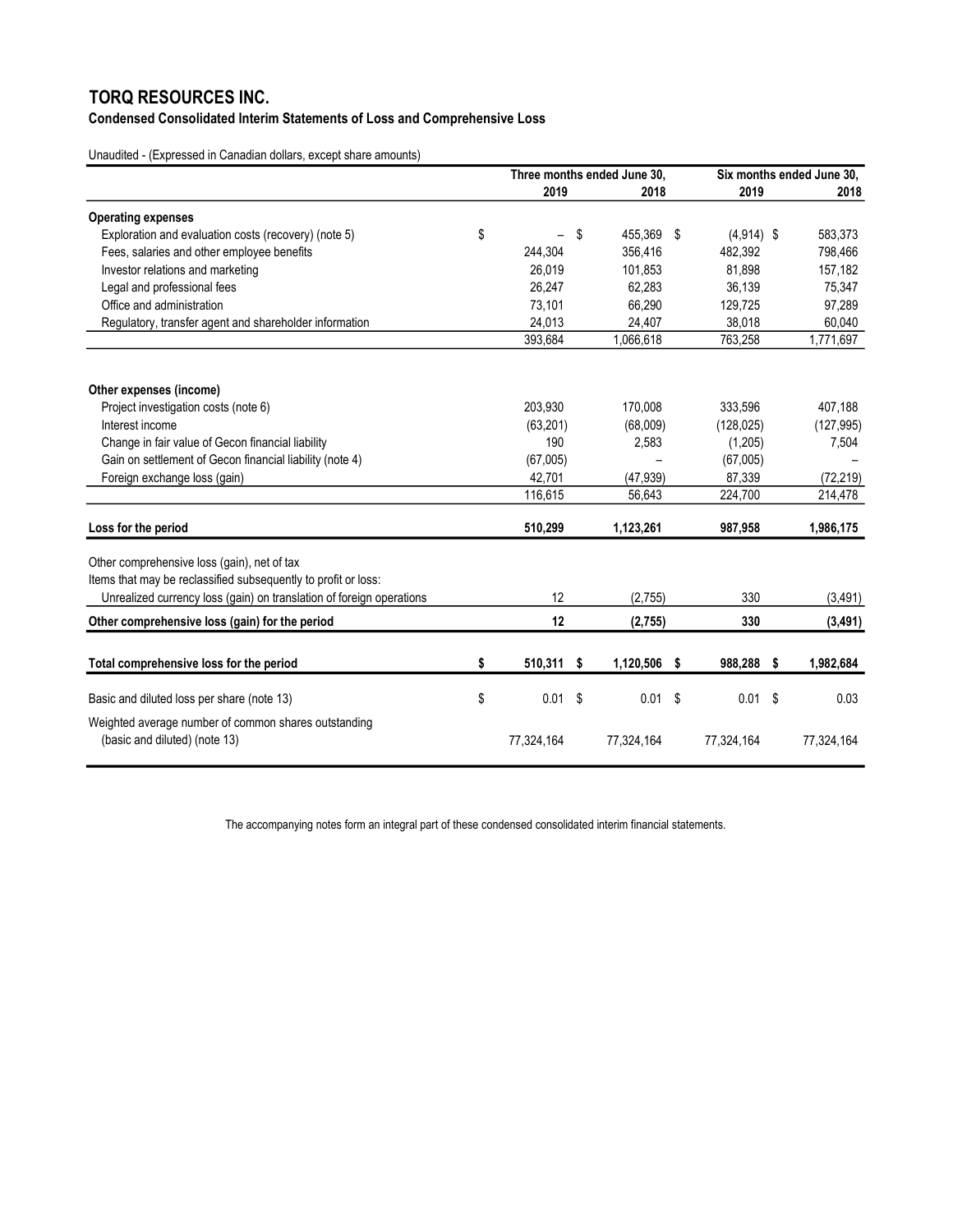Condensed Consolidated Interim Statements of Changes in Equity

Unaudited - (Expressed in Canadian dollars, except share amounts)

|                                                | Number of shares | Share capital     | Share option and<br>warrant reserve | <b>Accumulated other</b><br>comprehensive loss | <b>Deficit</b>    | Total       |
|------------------------------------------------|------------------|-------------------|-------------------------------------|------------------------------------------------|-------------------|-------------|
| Balance at December 31, 2017                   | 77,324,164       | 48,977,100        | 7,094,897                           | (4, 313)                                       | (40,029,941)      | 16,037,743  |
| Net loss and comprehensive loss for the period |                  |                   |                                     | 3,491                                          | (1,986,175)       | (1,982,684) |
| Share-based compensation (note 8)              |                  | -                 | 849,328                             |                                                |                   | 849,328     |
| Balance at June 30, 2018                       | 77,324,164       | $48,977,100$   \$ | 7,944,225                           | $(822)$ \$                                     | $(42,016,116)$ \$ | 14,904,387  |
| Balance at December 31, 2018                   | 77,324,164       | 48,977,100        | 8,302,518                           | (3,789)                                        | (44,903,498)      | 12,372,331  |
| Net loss and comprehensive loss for the period |                  | -                 |                                     | (330)                                          | (987, 958)        | (988, 288)  |
| Share-based compensation (note 8)              |                  | -                 | 103,006                             | -                                              |                   | 103,006     |
| Balance at June 30, 2019                       | 77,324,164       | 48,977,100        | 8,405,524                           | $(4, 119)$ \$                                  | $(45,891,456)$ \$ | 11,487,049  |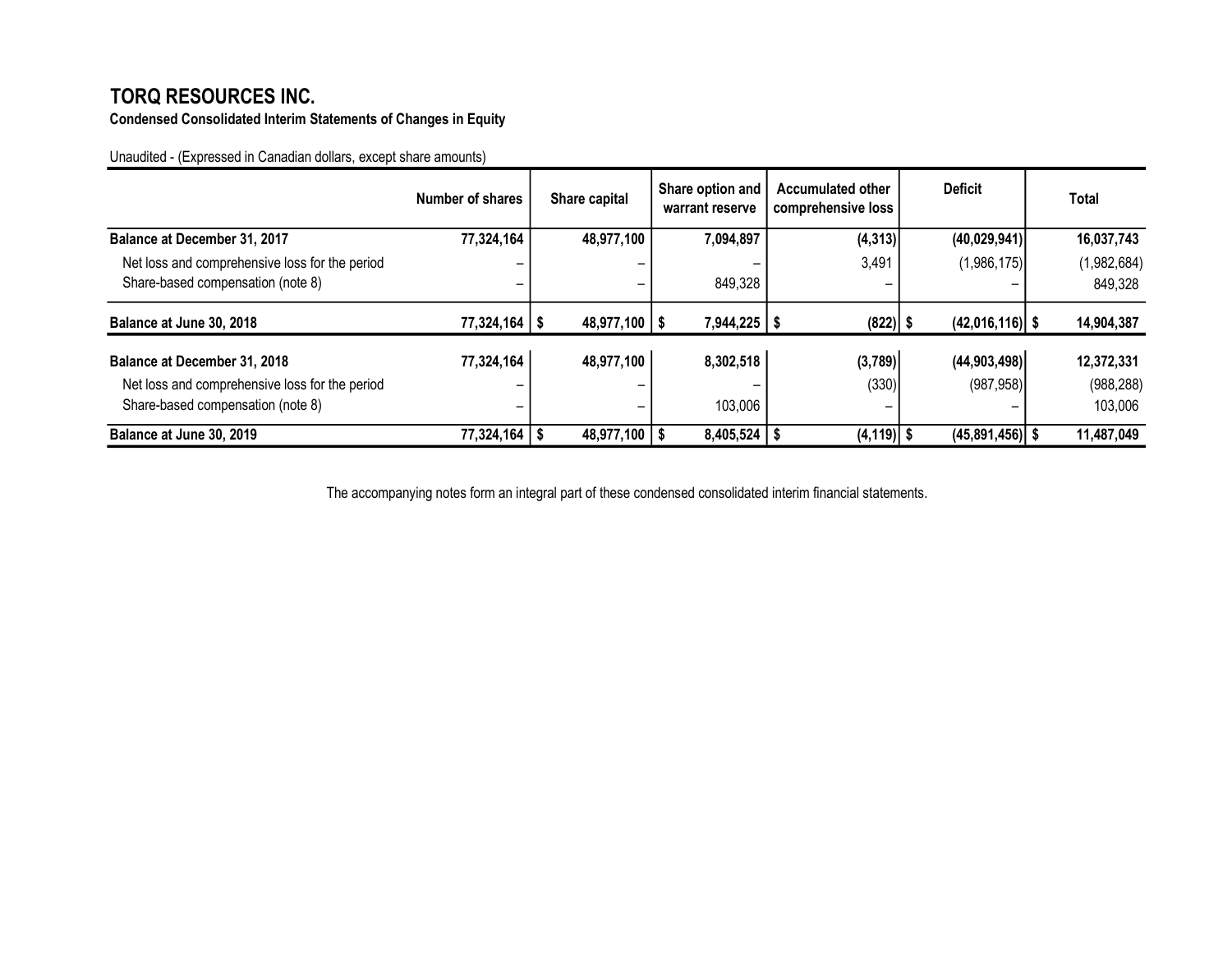Condensed Consolidated Interim Statements of Cash Flows

Unaudited - (Expressed in Canadian dollars)

|                                                          | Three months ended June 30. |    |               | Six months ended June 30. |    |             |
|----------------------------------------------------------|-----------------------------|----|---------------|---------------------------|----|-------------|
|                                                          | 2019                        |    | 2018          | 2019                      |    | 2018        |
| Cash (used in) provided by:                              |                             |    |               |                           |    |             |
| <b>Operating activities:</b>                             |                             |    |               |                           |    |             |
| Loss for the period                                      | \$<br>(510, 299)            | \$ | (1, 123, 261) | \$<br>(987, 958)          | \$ | (1,986,175) |
| Items not involving cash:                                |                             |    |               |                           |    |             |
| Share-based compensation (note 8)                        | 52.767                      |    | 340,922       | 103,006                   |    | 849,328     |
| Change in fair value of Gecon financial liability        | 190                         |    | 2,583         | (1,205)                   |    | 7,504       |
| Gain on settlement of Gecon financial liability (note 4) | (67,005)                    |    |               | (67,005)                  |    |             |
| Unrealized foreign exchange gain                         | 42,417                      |    | (173, 575)    | 86,319                    |    | (98, 984)   |
| Interest income                                          | (63, 201)                   |    | (68,009)      | (128, 025)                |    | (127, 995)  |
| Changes in non-cash working capital:                     |                             |    |               |                           |    |             |
| Amounts receivable                                       | 20,138                      |    | 68,072        | (13, 573)                 |    | 65,459      |
| Prepaid expenses and deposits                            | 12,985                      |    | (38, 715)     | 24,258                    |    | (180, 043)  |
| Accounts payable and accrued liabilities                 | (9,468)                     |    | (259, 687)    | (52, 582)                 |    | (213,061)   |
| Cash used in operating activities                        | (521, 476)                  |    | (1,251,670)   | (1,036,765)               |    | (1,683,967) |
| Investing activities:                                    |                             |    |               |                           |    |             |
| Mineral property acquisition costs                       |                             |    | (89, 372)     |                           |    | (130, 651)  |
| Acquisition of Rush Valley Exploration Inc.              |                             |    | (42, 160)     |                           |    | (129, 527)  |
| Interest received                                        | 63,201                      |    | 68.009        | 128.025                   |    | 127,995     |
| Cash provided by (used in) investing activities          | 63,201                      |    | (63, 523)     | 128,025                   |    | (132, 183)  |
|                                                          |                             |    |               |                           |    |             |
| Effect of foreign exchange rate changes on cash          | (42, 787)                   |    | 173,827       | (86, 994)                 |    | 100,919     |
| Decrease in cash                                         | (501,062)                   |    | (1, 141, 366) | (995, 734)                |    | (1,715,231) |
| Cash and cash equivalents, beginning of the period       | 11,943,303                  |    | 14,870,842    | 12,437,975                |    | 15,444,707  |
| Cash and cash equivalents, end of the period             | 11,442,241                  | \$ | 13,729,476    | \$<br>11,442,241          | \$ | 13,729,476  |

Supplemental cash flow information (note 11)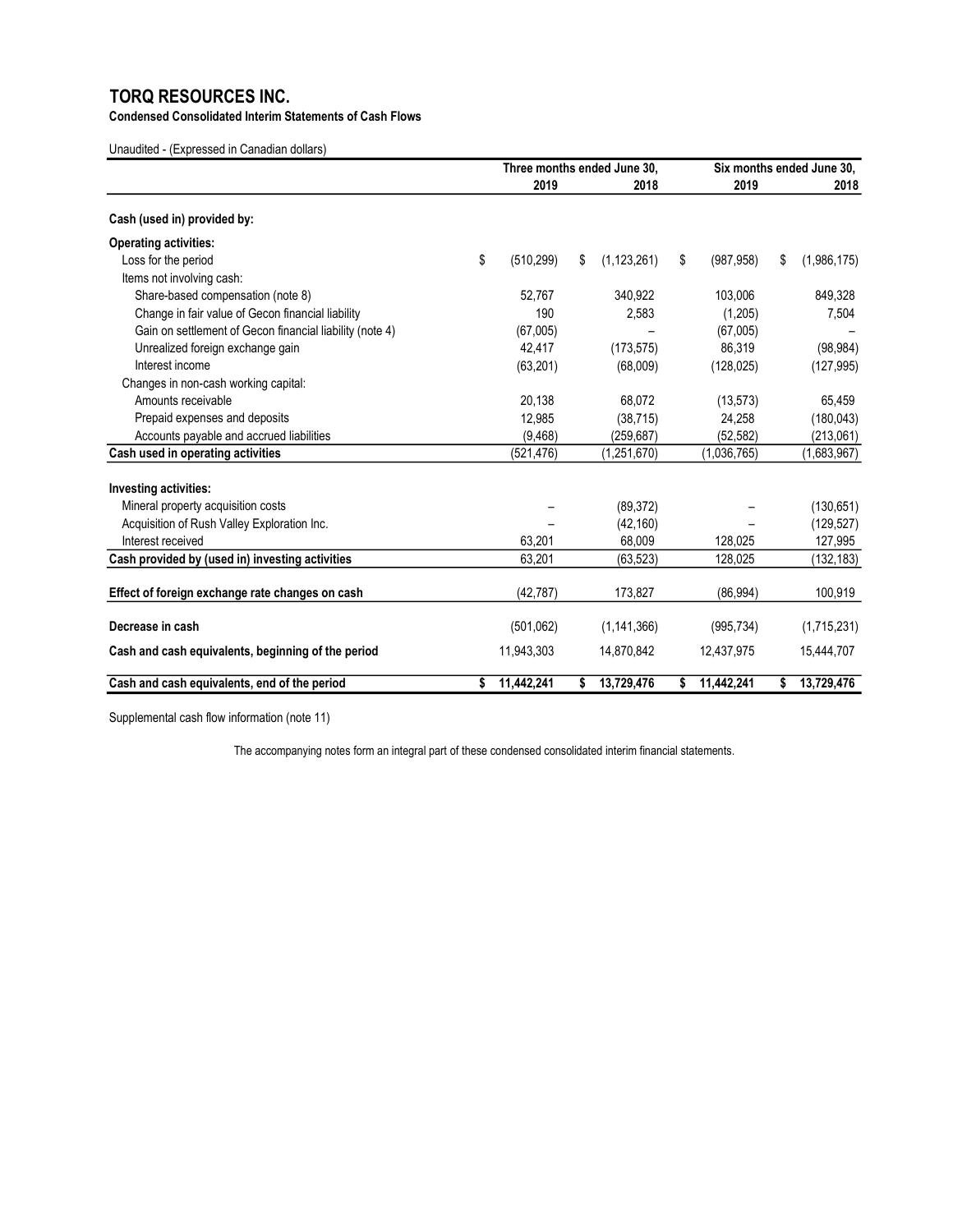Notes to Condensed Consolidated Interim Financial Statements Unaudited - (Expressed in Canadian Dollars, unless otherwise stated) Three and six months ended June 30, 2019 and 2018

### 1. Corporate information

Torq Resources Inc. (the "Company" or "Torq") is incorporated under the Business Corporations Act (British Columbia) and is listed on the TSX Venture Exchange (the "Exchange") as a Tier 2 mining issuer. The Company's shares trade under the symbol TORQ.V in Canada and on the OTCQX under the US symbol TRBMF.

The Company is principally engaged in the acquisition, exploration, and development of mineral property interests with focus in the Americas.

The head office and principal address of the Company is located at 1199 Hastings Street, Suite 600, Vancouver, British Columbia, Canada, V6E 3T5.

#### 2. Basis of presentation

#### (a) Statement of compliance

These condensed consolidated interim financial statements have been prepared in accordance with International Accounting Standard ("IAS") 34, "Interim Financial Reporting" using accounting policies consistent with International Financial Reporting Standards ("IFRS") as issued by the International Accounting Standards Board ("IASB") and interpretations issued by the International Financial Reporting Interpretations Committee ("IFRIC"). The accounting policies followed in these condensed consolidated interim financial statements are the same as those applied in the Company's most recent audited consolidated financial statements for the years ended December 31, 2018 and 2017, except as follows:

Leases

In January 2016, the IASB published a new accounting standard, IFRS 16 - Leases ("IFRS 16") which supersedes IAS 17 - Leases. IFRS 16 applies a control model to the identification of leases, distinguishing between a lease and a service contract on the basis of whether the customer controls the asset. Control is considered to exist if the customer has the right to obtain substantially all of the economic benefits from the use of an identified asset and the right to direct the use of that asset during the term of the lease. For those assets determined to meet the definition of a lease, IFRS 16 introduces significant changes to the accounting by lessees, introducing a single, on balance sheet accounting model that is similar to the current finance lease accounting, with limited exceptions for short-term leases or leases of low value assets.

The Company has made the following elections under IFRS 16:

- to apply the available exemptions as permitted by IFRS 16 to recognize a lease expense on a straight-line basis for short term leases (lease term of 12 months or less) and low value assets; and
- to apply the practical expedient whereby leases whose term ends within 12 months of the date of initial application would be accounted for in the same way as short-term leases.

The adoption of IFRS 16 did not have a material impact on the Company's financial statements as the Company does not currently have any contracts in place that would fall within the scope of IFRS 16.

These condensed consolidated interim financial statements should be read in conjunction with the Company's audited consolidated financial statements for the year ended December 31, 2018.

These condensed consolidated interim financial statements were authorized for issue and approved by the Board of Directors of the Company on August 27, 2019.

(b) Basis of preparation and consolidation

These condensed consolidated interim financial statements have been prepared on a historical cost basis, with the exception of the Rush Valley Exploration Inc. ("RVX") loan which is measured at fair value and the Gecon financial liability which was measured at fair value up until settlement (note 4).

The Company's functional currency is the Canadian dollar, which is also the Company's presentation currency. These consolidated financial statements are presented in Canadian dollars, unless otherwise noted. Amounts denominated in Euros are denoted as EUR and in United States dollars ("USD") denoted as US\$.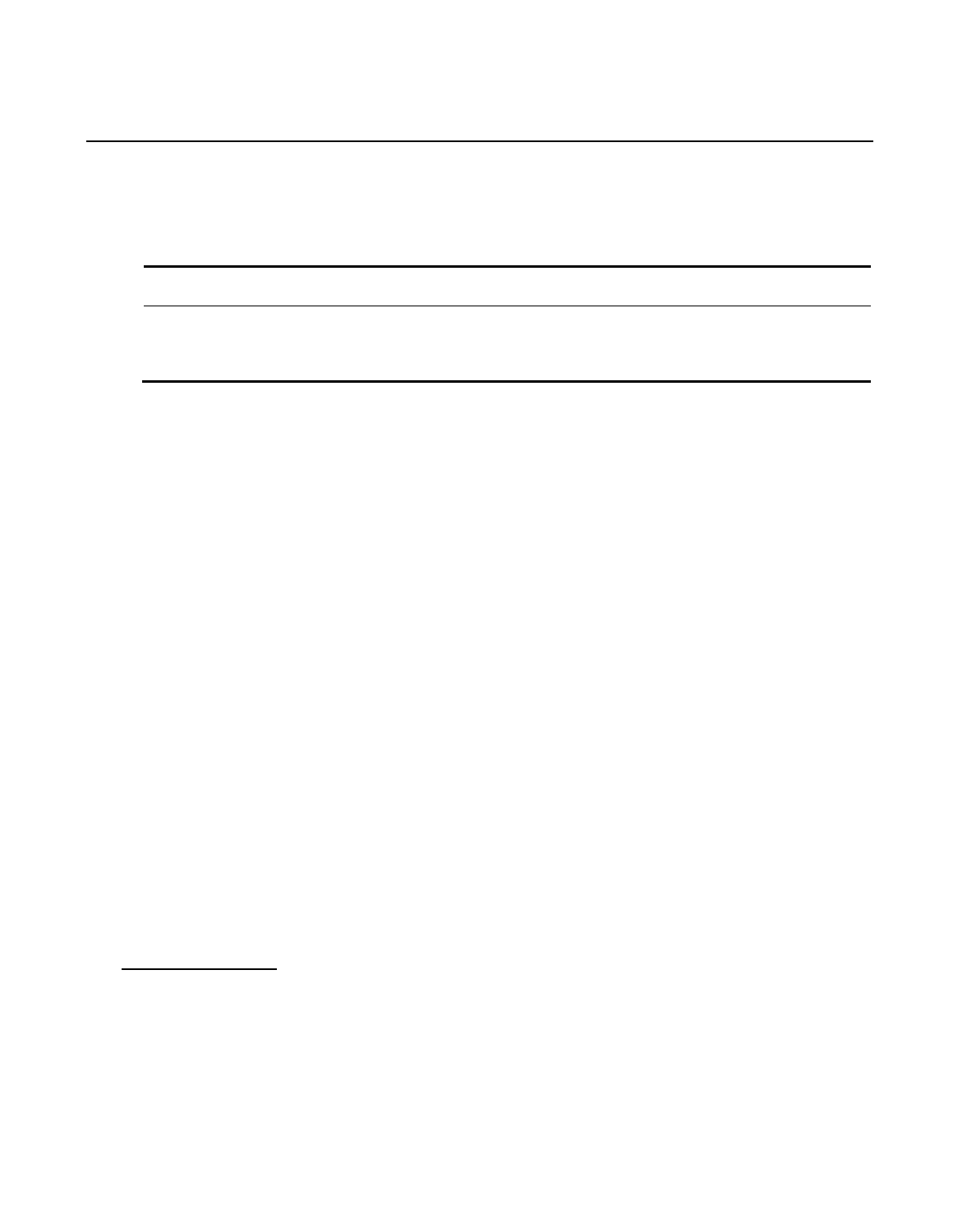Notes to Condensed Consolidated Interim Financial Statements Unaudited - (Expressed in Canadian Dollars, unless otherwise stated) Three and six months ended June 30, 2019 and 2018

### 3. Mineral property interests

b) Utah exploration projects (continued)

### West Mercur Gold Project

On May 8, 2018, the Company entered a share exchange agreement with RVX and its three principal shareholders (the "Mercur Agreement") to acquire a 100% interest in RVX and the West Mercur gold project. Under the terms of the Mercur Agreement, to acquire RVX, the Company could pay US\$2.4 million in a combination of cash and common shares to RVX's shareholders, at any time within a two-year period. Prior to the date of execution, the Company had advanced a total of \$398,074 of interim funding that was used to cover a shortfall in RVX's working capital.

The Company determined that, as of May 8th, 2018, the Company had effective control over RVX and accounted for the transaction as an asset acquisition as of that date.

The allocation of the purchase price based on the relative fair value of assets acquired and liabilities assumed at that date was as follows:

| Total purchase price:                                 |     |           |
|-------------------------------------------------------|-----|-----------|
| Cash advanced to RVX as of May 8 <sup>th</sup> , 2018 | S   | 398.074   |
| Transaction costs associated with the acquisition     |     | 94,246    |
| Total purchase price to allocate                      | \$. | 492,320   |
|                                                       |     |           |
| Cost of assets acquired and liabilities assumed:      |     |           |
| Cash and cash equivalents <sup>1</sup>                | SS. | 353.474   |
| Mineral properties                                    |     | 490.830   |
| Accounts payable and accrued liabilities              |     | (351,984) |
|                                                       |     | 492,320   |

<sup>1</sup>Includes \$350,001 of cash advanced upon signing of the Mercur Agreement and net cash used in the acquisition of RVX was \$138,845 (\$129,527 for the six months ended June 30, 2018).

On October 1, 2018, the Company provided notice to RVX that it would be terminating the Mercur Agreement effective November 30, 2018. As a result, the Company recorded an impairment against the value of the mineral properties as at September 30, 2018 and deconsolidated RVX as of November 30, 2018. At the time of deconsolidation, the full amount that had been advanced to RVX under the Mercur Agreement of \$806,119 was recognized as a loan in accordance with the terms of the Mercur Agreement and recorded at its fair value of \$nil as at November 30, 2018 as it was not expected to be recoverable. There has been no change during the six months ended June 30, 2019 and the RVX loan fair value remains at \$nil.

c) The following is a continuity of mineral property interest acquisition costs:

|                                                   | <b>Newfoundland</b> | Utah       | Total         |
|---------------------------------------------------|---------------------|------------|---------------|
| Balance as at December 31, 2017                   | 534,344             | -          | \$534,344     |
| Direct acquisition costs                          | 50.000              | 558.830    | 608,830       |
| Other acquisition costs                           |                     | 16.164     | 16.164        |
| Impairment of mineral property interests          | (584, 344)          | (574, 739) | (1, 159, 083) |
| Currency translation adjustment                   |                     | (255)      | (255)         |
| Balance as at December 31, 2018 and June 30, 2019 | -                   | ۰          | S<br>۰        |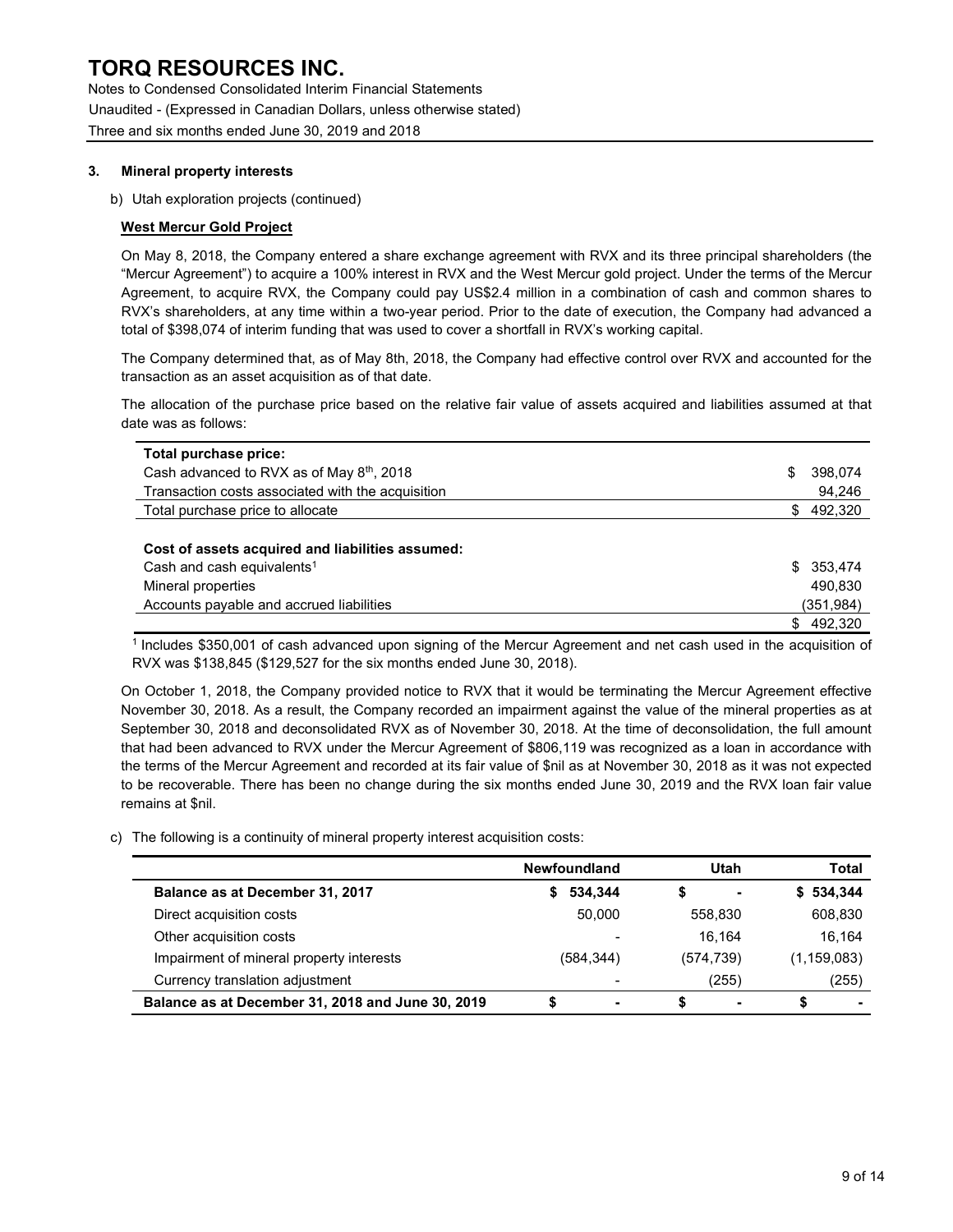Notes to Condensed Consolidated Interim Financial Statements Unaudited - (Expressed in Canadian Dollars, unless otherwise stated) Three and six months ended June 30, 2019 and 2018

#### 4. Gecon

Effective November 16, 2016, pursuant to an investment agreement (the "Investment Agreeement"), the Company acquired a beneficial interest in 100% of the capital of a Bulgarian shell company, Gecon OOD ("Gecon"), for the purposes of establishing mineral exploration operations in the country. Pursuant to the Investment Agreement between the Company and Gecon's former shareholder, the Company would be required to pay a minimum of USD 50,000 and a maximum of USD 200,000 at any time within a 3-year period of signing the Investment Agreement in exchange for its beneficial interest in Gecon.

In January 2019 the Company made the decision not to further pursue its operations in Bulgaria and to return Gecon to its former shareholder. On June 5, 2019 the Company entered a framework agreement with the former shareholder which resulted in the termination of the Investment Agreement and the Company's underlying financial liability. As a result, the Company recorded a gain of \$67,005 in the consolidated statement of loss and comprehensive loss for the three and six months ended June 30, 2019. Changes in fair value of the liability up until the date of settlement were recorded in the consolidated statement of loss and comprehensive loss.

Subsequent to June 30, 2019, the Company completed the sale of its shares in Gecon to the formal shareholder, by way of a separate share transfer agreement, in exchange for EUR 1,384 (\$1,974).

#### 5. Exploration and evaluation costs

For the three months ended June 30, 2019 the Company did not incur any exploration and evaluation costs.

For the three months ended June 30, 2018 the Company's exploration and evaluation costs were broken down as follows:

|                                                | <b>Newfoundland</b> |         | Utah |         |   | Total     |
|------------------------------------------------|---------------------|---------|------|---------|---|-----------|
| Aircraft and travel                            | \$                  | 611     | \$   | 47.521  | Ф | 48,132    |
| Assays                                         |                     | 34.351  |      | 2,688   |   | 37,039    |
| Environmental and permitting                   |                     |         |      | 54.895  |   | 54,895    |
| Equipment rental and maintenance               |                     |         |      | 3.926   |   | 3,926     |
| Project support cost                           |                     | 838     |      | 7.539   |   | 8,377     |
| Wages and consultants                          |                     | 27.904  |      | 208,062 |   | 235,966   |
| Share-based compensation                       |                     | 42.070  |      | 24.964  |   | 67,034    |
| Total for the three months ended June 30, 2018 |                     | 105,774 | S    | 349.595 |   | \$455,369 |

For the six months ended June 30, 2019 the Company recorded an exploration and evaluation cost recovery broken down as follows:

|                                                            | <b>Newfoundland</b> | Utah                          | Total          |
|------------------------------------------------------------|---------------------|-------------------------------|----------------|
| Aircraft and travel                                        | 1.164<br>\$         | S<br>$\overline{\phantom{0}}$ | 1.164<br>æ.    |
| Assays                                                     | 5,009               | $\blacksquare$                | 5,009          |
| Project support cost                                       | 4,312               | $\overline{\phantom{0}}$      | 4,312          |
| Wages and consultants                                      | 4.581               | 328                           | 4,909          |
| Total exploration and evaluation cost for period           | 15.066              | 328                           | 15.394         |
| Government grant received                                  | (20, 308)           | $\,$                          | (20, 308)      |
| Net (recovery) cost for the six months ended June 30, 2019 | (5,242)<br>\$       | 328                           | (4, 914)<br>\$ |

During the six months ended June 30, 2019, the Company was awarded a grant from the Government of Newfoundland and Labrador in the amount of \$20,308 which was recorded as an offset against the exploration and evaluation costs incurred on the Newfoundland projects.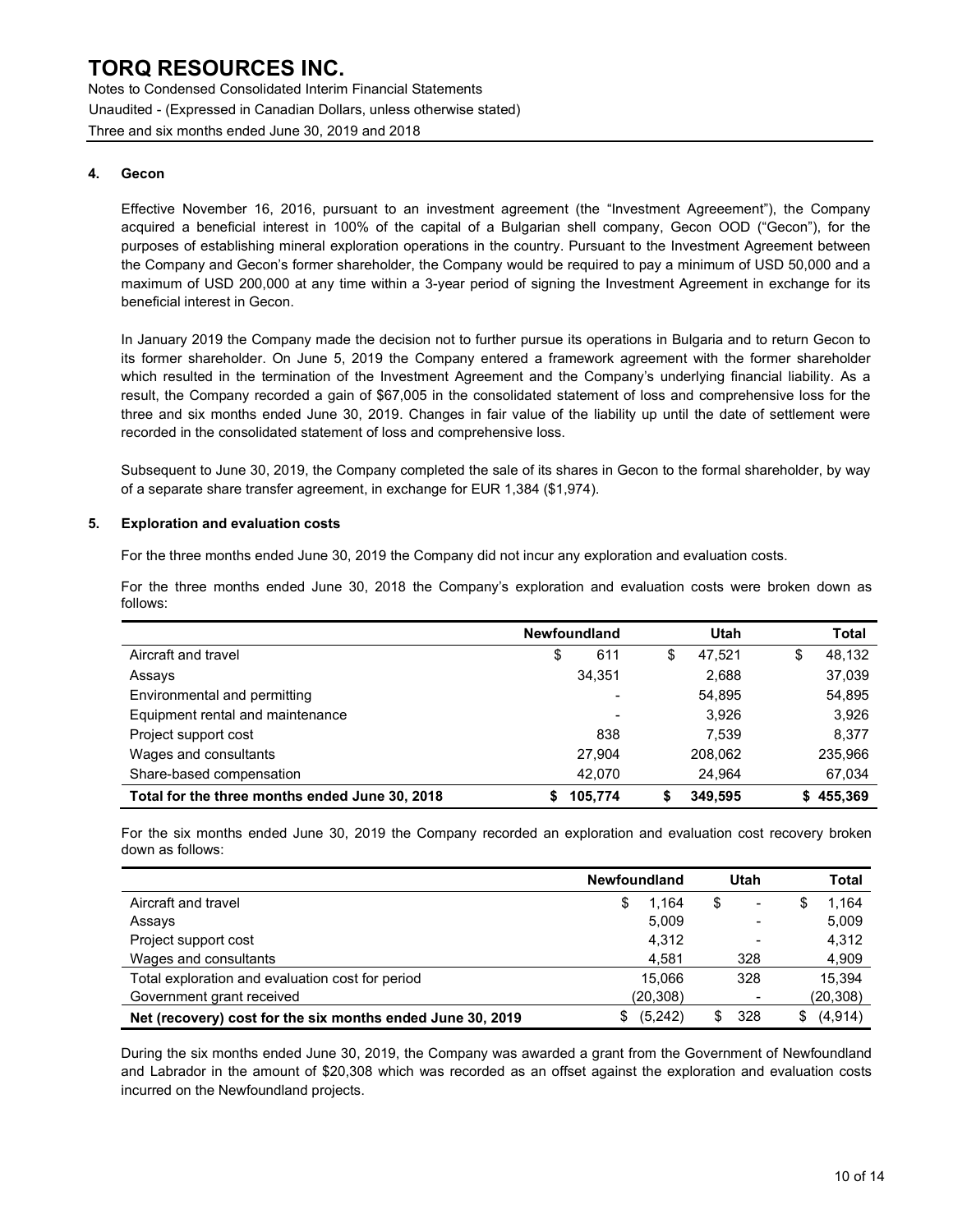Notes to Condensed Consolidated Interim Financial Statements Unaudited - (Expressed in Canadian Dollars, unless otherwise stated) Three and six months ended June 30, 2019 and 2018

### 5. Exploration and evaluation costs (continued)

For the six months ended June 30, 2018 the Company's exploration and evaluation costs were broken down as follows:

|                                                  | <b>Newfoundland</b> | Utah          | Total       |
|--------------------------------------------------|---------------------|---------------|-------------|
| Aircraft and travel                              | 4.812<br>\$         | 47.760<br>\$  | 52,572<br>S |
| Assays                                           | 117,348             | 2,688         | 120,036     |
| Environmental and permitting                     |                     | 54,895        | 54,895      |
| Equipment rental and maintenance                 |                     | 3.926         | 3,926       |
| Project support cost                             | 1.288               | 7.539         | 8,827       |
| Wages and consultants                            | 52,576              | 208,201       | 260,777     |
| Share-based compensation                         | 127,507             | 24.964        | 152,471     |
| Total exploration and evaluation cost for period | 303,531             | 349.973       | 653,504     |
| Government grant received                        | (70, 131)           |               | (70, 131)   |
| Net cost for the six months ended June 30, 2018  | 233,400             | \$<br>349,973 | \$583,373   |

During the six months ended June 30, 2018, the Company was awarded a grant from the Government of Newfoundland and Labrador in the amount of \$70,131 which was recorded as an offset against the exploration and evaluation costs incurred on the Newfoundland projects.

### 6. Project investigation costs

|                                             | Three months ended June 30, |                          |        |         | Six months ended June 30, |         |    |         |
|---------------------------------------------|-----------------------------|--------------------------|--------|---------|---------------------------|---------|----|---------|
|                                             |                             | 2019                     |        | 2018    |                           | 2019    |    | 2018    |
| Assays                                      | \$                          | $\overline{\phantom{a}}$ | \$     | 797     | S                         | .564    | \$ | 2,745   |
| Equipment, vehicles rent and field supplies |                             | 847                      |        | 4.310   |                           | 6,710   |    | 4,456   |
| Geological consulting, salaries and wages   | 143,553                     |                          | 78.565 |         |                           | 237,121 |    | 172,691 |
| Project support costs                       |                             | 5,995                    | 9.248  |         |                           | 12,566  |    | 14,600  |
| Share-based compensation                    |                             |                          | 65.400 |         |                           | 16.158  |    | 179,333 |
| Travel, meals, accommodation                |                             | 53,535                   |        | 11,688  |                           | 59.477  |    | 33,363  |
|                                             | 203,930                     |                          |        | 170,008 |                           | 333,596 |    | 407,188 |

### 7. Share capital

(a) Authorized

Unlimited common shares without par value

(b) Common share issuances

There were no common share issuances during the six-month periods ended June 30, 2019 and 2018.

### 8. Share option and warrant reserve

#### Share-based options

The Company maintains a Rolling Share-based Option Plan providing for the issuance of share options up to 10% of the Company's issued and outstanding common shares. The Company may grant from time to time share options to its directors, officers, employees and other service providers. The share options vest 25% on the date of the grant and 12½% every three months thereafter for a total vesting period of 18 months.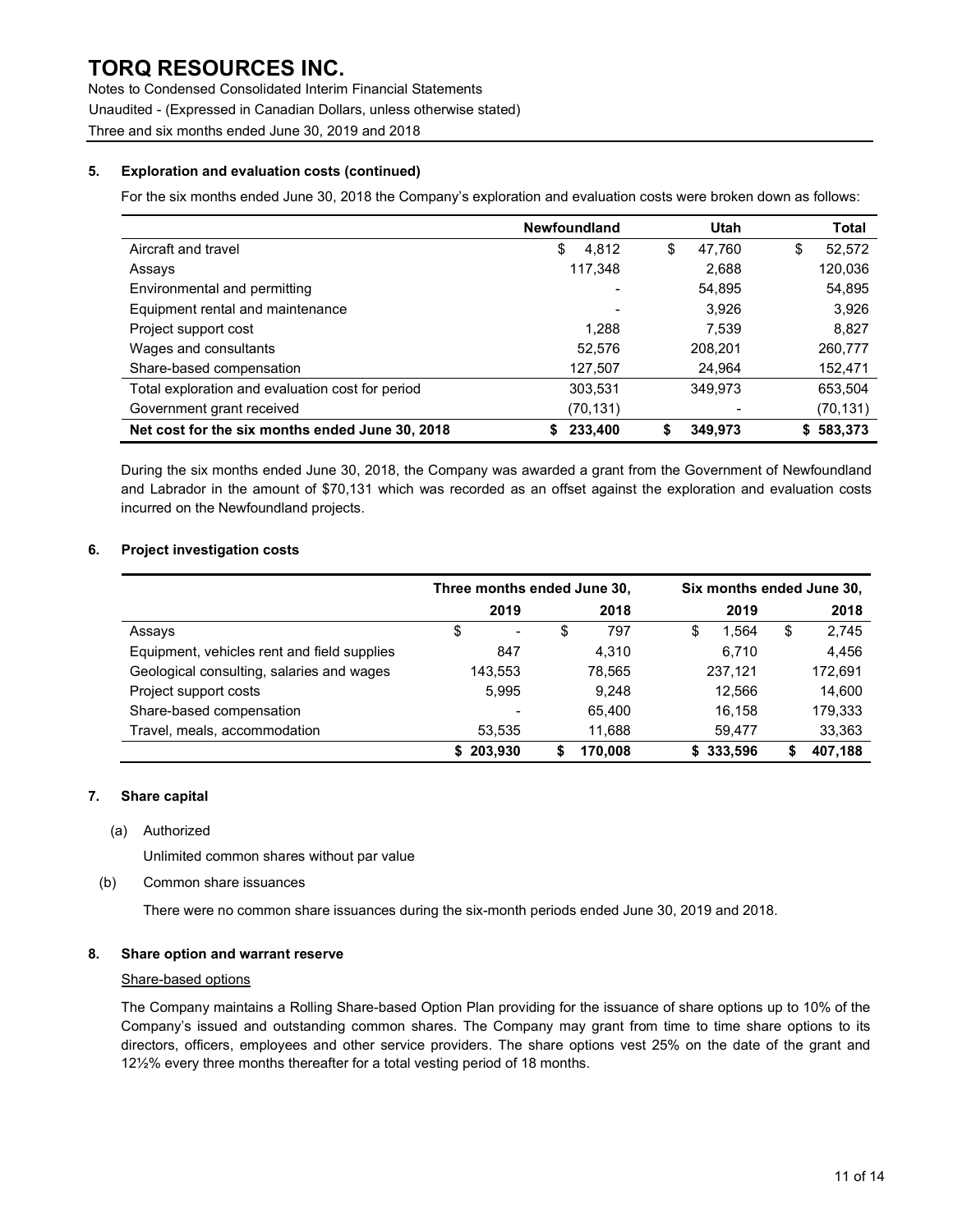Notes to Condensed Consolidated Interim Financial Statements Unaudited - (Expressed in Canadian Dollars, unless otherwise stated) Three and six months ended June 30, 2019 and 2018

### 8. Share option and warrant reserve (continued)

The continuity of the number of share options issued and outstanding is as follows:

|                                | Number of<br>share options | Weighted average<br>exercise price |
|--------------------------------|----------------------------|------------------------------------|
| Outstanding, December 31, 2017 | 6.440.000                  | \$0.85                             |
| Granted                        | 195.000                    | 0.50                               |
| Expired                        | (87,500)                   | 0.85                               |
| Forfeited                      | (71, 250)                  | 0.85                               |
| Outstanding, December 31, 2018 | 6,476,250                  | \$0.84                             |
| Granted                        | 515,000                    | 0.56                               |
| Expired                        | (271, 250)                 | 0.85                               |
| Outstanding, June 30, 2019     | 6.720.000                  | 0.82<br>S.                         |

As at June 30, 2019, the number of share options outstanding and exercisable was:

|              |           | <b>Outstanding</b> |                  |           | <b>Exercisable</b> |                  |
|--------------|-----------|--------------------|------------------|-----------|--------------------|------------------|
| Expiry date  | Number of | Exercise           | Remaining        | Number of | Exercise           | Remaining        |
|              | options   | price              | contractual life | options   | price              | contractual life |
|              |           |                    | (years)          |           |                    | (years)          |
| Aug 30, 2022 | 6,010,000 | \$0.85             | 3.17             | 6,010,000 | \$0.85             | 3.17             |
| Sep 21, 2023 | 195.000   | 0.50               | 4.23             | 121.875   | 0.50               | 4.23             |
| Apr 1, 2024  | 250,000   | 0.50               | 4.76             | 62.500    | 0.50               | 4.76             |
| Jun 20, 2024 | 265,000   | 0.62               | 4.98             | 66,250    | 0.62               | 4.98             |
|              | 6.720.000 | \$0.82             | 3.33             | 6,260,625 | \$0.84             | 3.23             |

The Company uses the fair value method of accounting for all share-based payments to directors, officers, employees and others providing similar services. During the three and six months ended June 30, 2019 the Company recognized share-based compensation expense as follows:

|                                                 | Three months ended June 30, |        |  |         | Six months ended June 30, |                          |   |         |
|-------------------------------------------------|-----------------------------|--------|--|---------|---------------------------|--------------------------|---|---------|
|                                                 |                             | 2019   |  | 2018    |                           | 2019                     |   | 2018    |
| Recognized in net loss:                         |                             |        |  |         |                           |                          |   |         |
| Included in exploration and evaluation costs    |                             |        |  | 67.034  |                           | $\overline{\phantom{a}}$ | S | 152.471 |
| Included in consulting fees, wages and benefits |                             | 52.767 |  | 208,488 |                           | 86.848                   |   | 517.524 |
| Included in project investigation costs         |                             |        |  | 65.400  |                           | 16.158                   |   | 179,333 |
|                                                 |                             | 52.767 |  | 340,922 |                           | 103,006                  |   | 849,328 |

### Share purchase warrants

During the three and six months ended June 30, 2019 and 2018, the Company did not issue share purchase warrants and has no outstanding or exercisable share purchase warrants.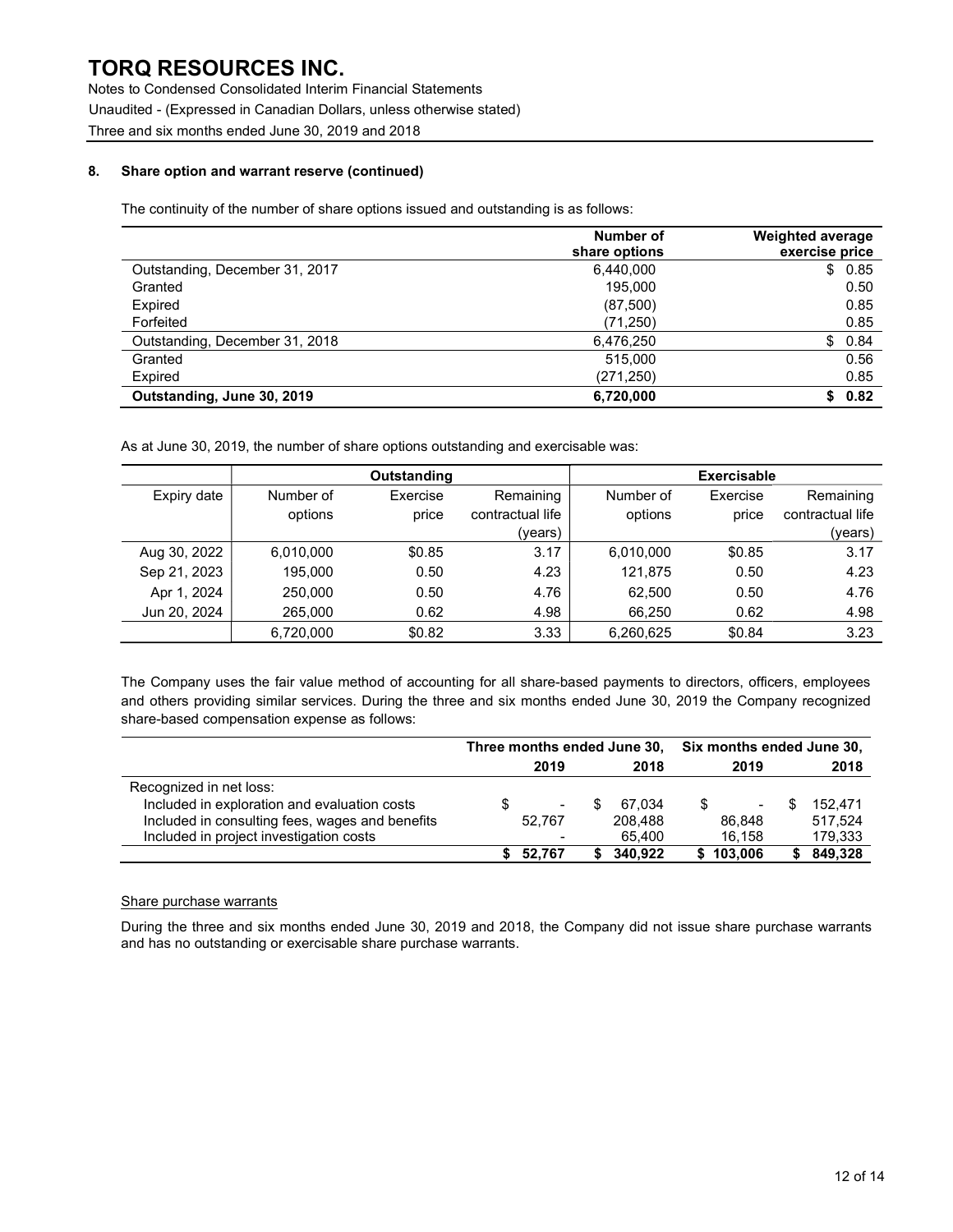Notes to Condensed Consolidated Interim Financial Statements Unaudited - (Expressed in Canadian Dollars, unless otherwise stated) Three and six months ended June 30, 2019 and 2018

#### 9. Related party transactions

All transactions with related parties have occurred in the normal course of operations. All amounts payable and receivable are unsecured, non-interest bearing and have no specific terms of settlement, unless otherwise noted.

|                                                           | Three months ended June 30, |         |    | Six months ended June 30, |    |         |    |         |
|-----------------------------------------------------------|-----------------------------|---------|----|---------------------------|----|---------|----|---------|
|                                                           |                             | 2019    |    | 2018                      |    | 2019    |    | 2018    |
| Universal Mineral Services Ltd. 1                         |                             |         |    |                           |    |         |    |         |
| Included in the statement of loss and                     |                             |         |    |                           |    |         |    |         |
| comprehensive loss:                                       |                             |         |    |                           |    |         |    |         |
| Exploration and evaluation costs                          |                             |         |    |                           |    |         |    |         |
| Newfoundland                                              | \$                          |         | \$ | 17.516                    | \$ | 4,581   | S  | 42,188  |
| Utah                                                      |                             |         |    | 92,114                    |    | 328     |    | 92,252  |
| Fees, salaries and other employee benefits                |                             | 89,721  |    | 87,107                    |    | 167,088 |    | 141,830 |
| Investor relations and marketing                          |                             | 21,610  |    | 8,182                     |    | 51.472  |    | 8,403   |
| Office, rent and administration                           |                             | 67,151  |    | 50,647                    |    | 115,363 |    | 71,737  |
| Project investigation costs                               |                             | 94,811  |    | 14,280                    |    | 171,929 |    | 20,315  |
| Regulatory, transfer agent and shareholder<br>information |                             | 250     |    | 119                       |    | 250     |    | 119     |
| Included on the statement of financial position:          |                             |         |    |                           |    |         |    |         |
| Mineral property acquisition costs                        |                             |         |    |                           |    |         |    |         |
| Utah Projects                                             |                             |         |    | 915                       |    |         |    | 5,542   |
| Other prepaid and deferred amounts                        |                             | 2,183   |    | 28,528                    |    | 2,183   |    | 28,528  |
| Total transactions for the periods                        |                             | 275,726 | S  | 299,408                   | \$ | 513,194 | \$ | 410,914 |

1) Universal Mineral Services Ltd., ("UMS") is a private company with certain directors and officers in common. Pursuant to an agreement dated December 30, 2015, UMS provides geological, financial and transactional advisory services as well as administrative services to the Company on an ongoing, cost recovery basis.

As at June 30, 2019, the Company's accounts payable and accrued liabilities include an amount owing to UMS of \$125,829 (December 31, 2018 - \$178,941). In addition, the Company has \$150,000 on deposit with UMS, recognized within prepaid expenses and deposits, as at June 30, 2019 (December 31, 2018 - \$150,000).

### Key management compensation

In addition to the transactions disclosed above, the Company provided the following compensation to key management members, being its three executives and three directors:

|                                                | Three months ended June 30, |         |   |                          | Six months ended June 30, |         |   |           |
|------------------------------------------------|-----------------------------|---------|---|--------------------------|---------------------------|---------|---|-----------|
|                                                |                             | 2019    |   | 2018                     |                           | 2019    |   | 2018      |
| Short-term benefits                            | S                           | 96,148  | S | 60.000                   | \$.                       | 200,788 | S | 123,795   |
| Directors fees paid to non-executive directors |                             | 7,794   |   | $\overline{\phantom{a}}$ |                           | 15.587  |   |           |
| Share-based compensation                       |                             | 31.729  |   | 157.148                  |                           | 51.970  |   | 393,723   |
|                                                |                             | 135,671 |   | 217,148                  |                           | 268,345 |   | \$517,518 |

#### 10. Financial instruments

Financial instruments are evaluated under a fair value hierarchy that reflects the significance of inputs used in making fair value measurements as follows:

- Level 1 Quoted prices in active markets for identical assets or liabilities;
- Level 2 Inputs other than quoted prices included in Level 1 that are observable for the asset or liability, either directly (market prices) or indirectly (derived from market prices);
- Level 3 Inputs for the asset or liability that are not based upon observable market data.